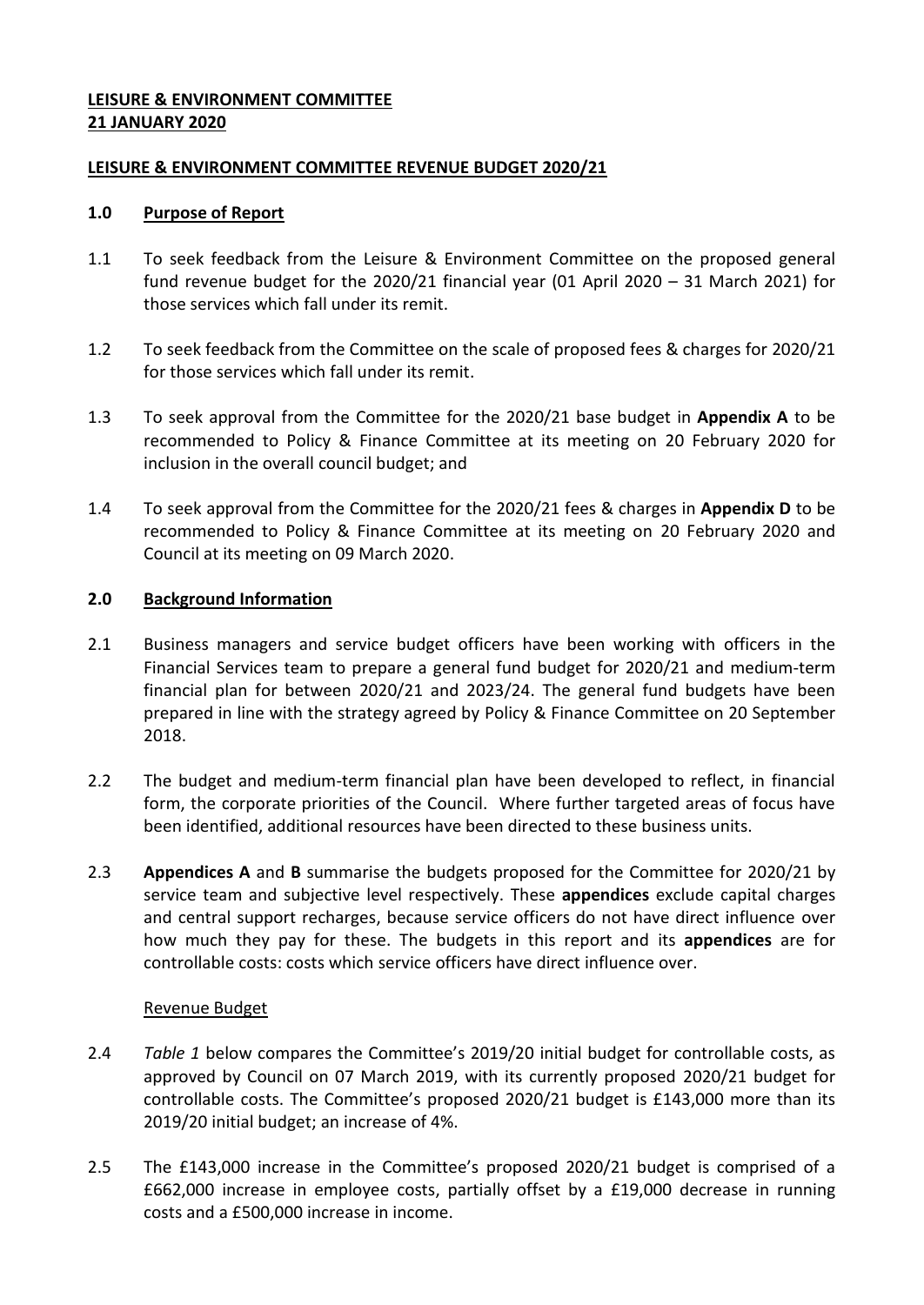*Table 1: changes in controllable costs between [2019/20](#page-0-3) and [2020/21](#page-0-1) budgeted for services in [Leisure & Environment](#page-0-4) Committee* 

<span id="page-1-0"></span>

| <b>Expenditure or</b><br>income? | <b>Expenditure type</b> | 2019/20<br>initial budget<br>(£m) | 2020/21 base<br>budget (£m) | Increase or<br>(decrease) in<br>budget (£m) |
|----------------------------------|-------------------------|-----------------------------------|-----------------------------|---------------------------------------------|
| Expenditure                      | Employees               | 3.276                             | 3.938                       | 0.662                                       |
| Expenditure                      | <b>Running Expenses</b> | 2.079                             | 2.061                       | (0.019)                                     |
| <b>Expenditure</b>               | Total                   | 5.355                             | 5.999                       | 0.643                                       |
|                                  |                         |                                   |                             |                                             |
| Income                           | Total                   | (1.740)                           | (2.240)                     | (0.500)                                     |
|                                  |                         |                                   |                             |                                             |
| <b>Net Expenditure</b>           | Total                   | 3.616                             | 3.759                       | 0.143                                       |

- 2.6 Most of the changes above in budgeted employee costs, running expenses and income relate to a small number of services. Tables 2-4 below show the five services which most account for each of the changes above.
- 2.7 Five services account for 100%, or £661,000, of the £662,000 increase in budgeted employee costs.

*Table 2: the five services in [Leisure & Environment](#page-0-4) Committee which most account for changes in budgeted employee costs between [2019/20](#page-0-3) and [2020/21](#page-0-1)*

| Rank           | Service (cost centre)                   | Increase or<br>(decrease) in<br>employees<br>budget (£m) | <b>Percentage of overall</b><br>increase or (decrease)<br>accounted for by<br>service |
|----------------|-----------------------------------------|----------------------------------------------------------|---------------------------------------------------------------------------------------|
|                | <b>Domestic Refuse Collection</b>       | 0.236                                                    | 36%                                                                                   |
| $\overline{2}$ | <b>Street Sweeping</b>                  | 0.219                                                    | 33%                                                                                   |
| 3              | <b>Health &amp; Community Relations</b> | 0.189                                                    | 29%                                                                                   |
| 4              | Neighbourhood Wardens                   | 0.009                                                    | 1%                                                                                    |
| 5              | Vehicle Pool And Workshop               | 0.008                                                    | 1%                                                                                    |
|                |                                         | 0.661                                                    | 1በበ%                                                                                  |

2.8 Five services account for 165%, or £31,000, of the £19,000 decrease in budgeted running expenses.

*Table 3: the five services in [Leisure & Environment](#page-0-4) Committee which most account for changes in budgeted running expenses between [2019/20](#page-0-3) and [2020/21](#page-0-1)*

| Rank | Service (cost centre)             | Increase or<br>(decrease) in<br>running expenses<br>budget (£m) | <b>Percentage of overall</b><br>increase or (decrease)<br>accounted for by<br>service |
|------|-----------------------------------|-----------------------------------------------------------------|---------------------------------------------------------------------------------------|
|      | <b>Domestic Refuse Collection</b> | (0.024)                                                         | (129)%                                                                                |
|      | Active 4 Today                    | (0.011)                                                         | (58)%                                                                                 |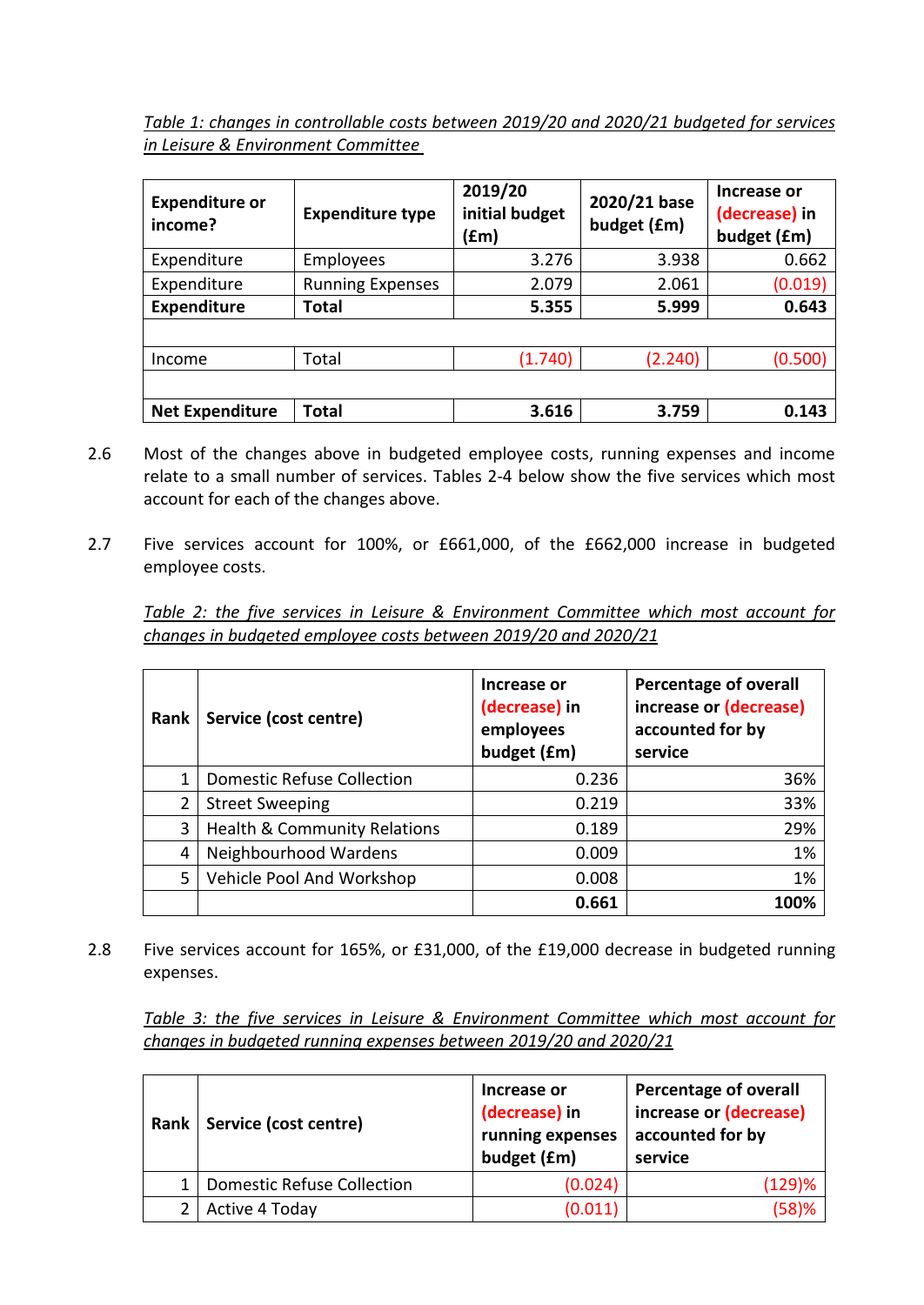|     | 3   Street Sweeping         | 0.008   | 41%       |
|-----|-----------------------------|---------|-----------|
| Δ   | <b>Environmental Health</b> | (0.007) | $(35)$ %  |
| 5 I | Neighbourhood Wardens       | 0.003   | 16%       |
|     |                             | (0.031) | $(165)$ % |

2.9 Five services account for 101%, or £504,000, of the £500,000 increase in budgeted income.

*Table 4: the five services in [Leisure & Environment](#page-0-4) Committee which most account for changes in budgeted income between [2019/20](#page-0-3) and [2020/21](#page-0-1)*

| Rank | Service (cost centre)             | (Increase) or<br>decrease in<br>income budget<br>(£m) | <b>Percentage of overall</b><br>(increase) or decrease<br>accounted for by<br>service |
|------|-----------------------------------|-------------------------------------------------------|---------------------------------------------------------------------------------------|
|      | <b>Domestic Refuse Collection</b> | (0.394)                                               | (79)%                                                                                 |
| 2    | Vehicle Pool And Workshop         | (0.091)                                               | (18)%                                                                                 |
| 3    | <b>Environmental Health</b>       | (0.023)                                               | (5)%                                                                                  |
| 4    | <b>Community Nutrition Grant</b>  | 0.008                                                 | 2%                                                                                    |
| 5    | National Assistance Act Burial    | (0.004)                                               | (1)%                                                                                  |
|      |                                   | (0.504)                                               |                                                                                       |

2.10 **Appendix C** lists the reasons for increases or decreases of over £5,000 between the [2019/20](#page-0-3) initial budget and proposed [2020/21](#page-0-1) budget for services in [Leisure & Environment](#page-0-4) Committee.

#### Fees & Charges

2.11 Officers have considered the Fees and Charges Toolkit approved by Economic Development Committee on 20 November 2019 when setting the level of fees & charges. The proposed fees & charges for [2020/21](#page-0-1) are in **Appendix D** for consideration.

#### **3.0 Proposals**

- 3.1 Officers are proposing to the Committee that it recommends to Policy & Finance Committee at its meeting on 20 [February 2020:](#page-0-2)
	- a) the [2020/21](#page-0-1) base budget in **Appendix A** for inclusion in the overall council budget;
	- b) and to Council on [09 March 2020](#page-0-5) the [2020/21](#page-0-1) fees & charges in **Appendix D**.

#### **4.0 Equalities Implications**

4.1 Business Managers consider the implications on equalities when assessing how best to deliver the services they are responsible for.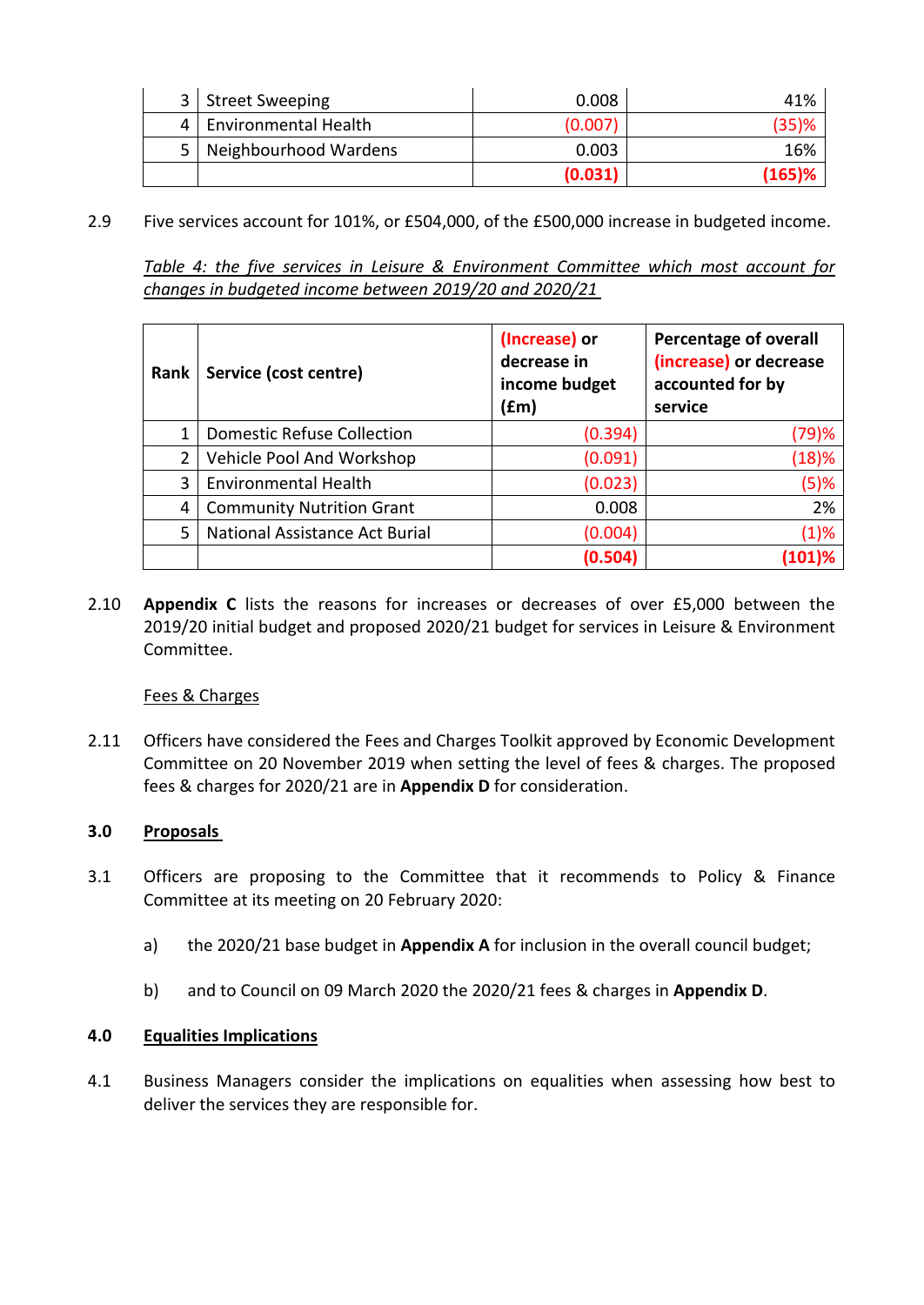### **5.0 Financial Implications**

- 5.1 The Committee's proposed [2020/21](#page-0-1) budget is £143,000 more than its [2019/20](#page-0-3) initial budget; an increase of 4%. Employee budgets of [£3.938m](#page-1-0) account for 66% of controllable costs. Significant budget savings cannot be achieved without affecting staffing levels.
- 5.2 The council's medium-term financial plan for between [2020/21](#page-0-1) and 2023/24 requires significant savings in future years, as changes to how councils manage their finances and other challenges take effect.
- 5.3 It is important that the Committee continually scrutinises and reviews its budget in order to identify additional savings which will be achieved in future years.

## **6.0 Community Plan – Alignment to Objectives**

- 6.1 The proposals in this report support the council to achieve multiple objectives of the Community Plan 2019-2023, though particularly the objectives to:
	- *a) "Improve the cleanliness and appearance of the local environment"; and*
	- *b) "Improve the health and wellbeing of local residents, with a particular focus on narrowing the gap in healthy life expectancy and other health outcomes".*

## **7.0 RECOMMENDATION(S)**

- **a) that the following recommendations be made to Policy & Finance Committee at its meeting on 20 [February 2020:](#page-0-2)**
	- **i. the [2020/21](#page-0-1) base budget in Appendix A for inclusion in the overall council budget;**
	- **ii. and to Council on [09 March 2020](#page-0-5) the [2020/21](#page-0-1) fees & charges in Appendix D.**

#### **Reason for Recommendations**

**To ensure that the budgets and fees & charges finally proposed for [2020/21](#page-0-1) are recommended to Policy & Finance Committee on 20 [February 2020.](#page-0-2)**

### Background Papers

Nil

For further information please contact Nick Wilson (Business Manager – Financial Services) on Extension 5317 or Mohammed Sarodia (Assistant Business Manager – Financial Services) on Extension 5537.

Matt Finch Director of Communities and Environment

Sanjiv Kohli